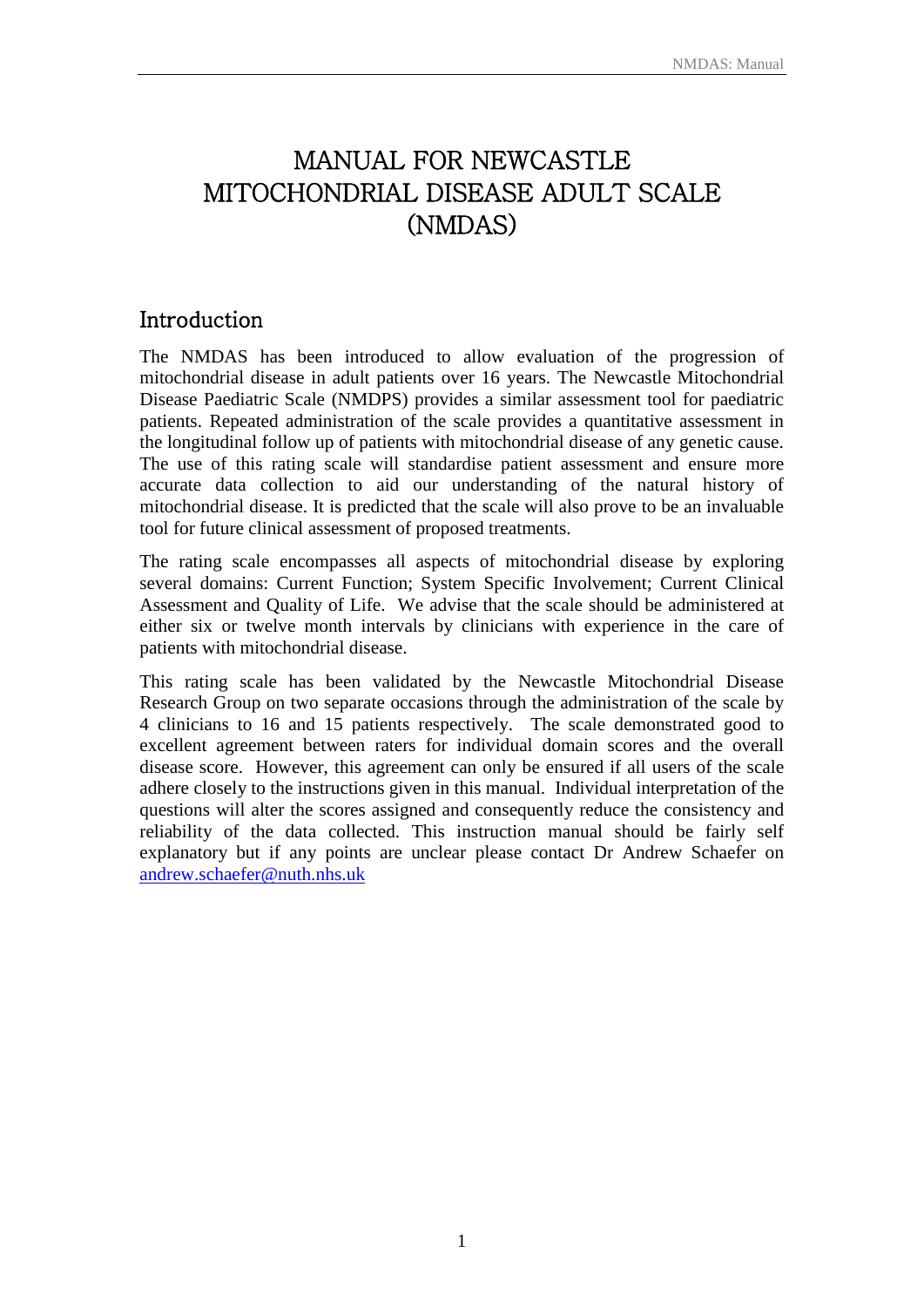# Section I: Current Function

### General points

This section rates current function **according to the patient** and is **not based upon the physician's own judgement**. The caregiver may be interviewed if the patient's cognitive function is impaired as patients become increasingly difficult to interview (leading to a reduced inter-rater reliability) as cognitive impairment increases. Hence a score is assigned according to the patient's / carer's opinion of the patient's functional abilities, and is independent of the clinician's knowledge of the patient and the clinical signs. Each enquiry should take into account the situation for the **preceding four week period** only.

We believe the method of questioning the patient is important. To illustrate the proposed method, we consider the first question in this section:

- 1. **Vision** with usual glasses or contact lenses
	- 0. Normal.
	- 1. No functional impairment but aware of worsened acuities.
	- 2. Mild difficulty with small print or text on television.
	- 3. Moderate difficulty outside the home (eg bus numbers, road signs or shopping).
	- 4. Severe difficulty recognising faces.
	- 5. Unable to navigate without help (eg carer, dog, cane).

We believe that it is important to ask direct questions about visual function rather than vague questions such as "any problems with vision?", as many patients will deny difficulties if the question is presented in the latter format. Direct questioning is most effectively achieved by asking the patient about a mid-scale response, for example, "can you read bus numbers or road signs?" A second response can then be offered depending on the patient's answer. For example, if they *can* read bus numbers and road signs, the patient would next be asked "can you read small print or text on the television?" The clinician can then move up or down the response scale until the most appropriate answer becomes apparent. It is also important for the precise sense of each question to be conveyed in different languages to allow feasible comparison between international centres and inter-rater variability to be kept to a minimum.

### Specific points

1. Vision

This question asks about vision with full correction (with either glasses or contact lenses). It considers any visual disability irrespective of the underlying cause (e.g. diplopia, severe ptosis) and is therefore not limited to difficulties resulting from worsened acuity.

2. Hearing

This assessment *does* include asking about the improvement of hearing with a hearing aid. Therefore it important to ask patients about the use of hearing aids at the beginning of the question.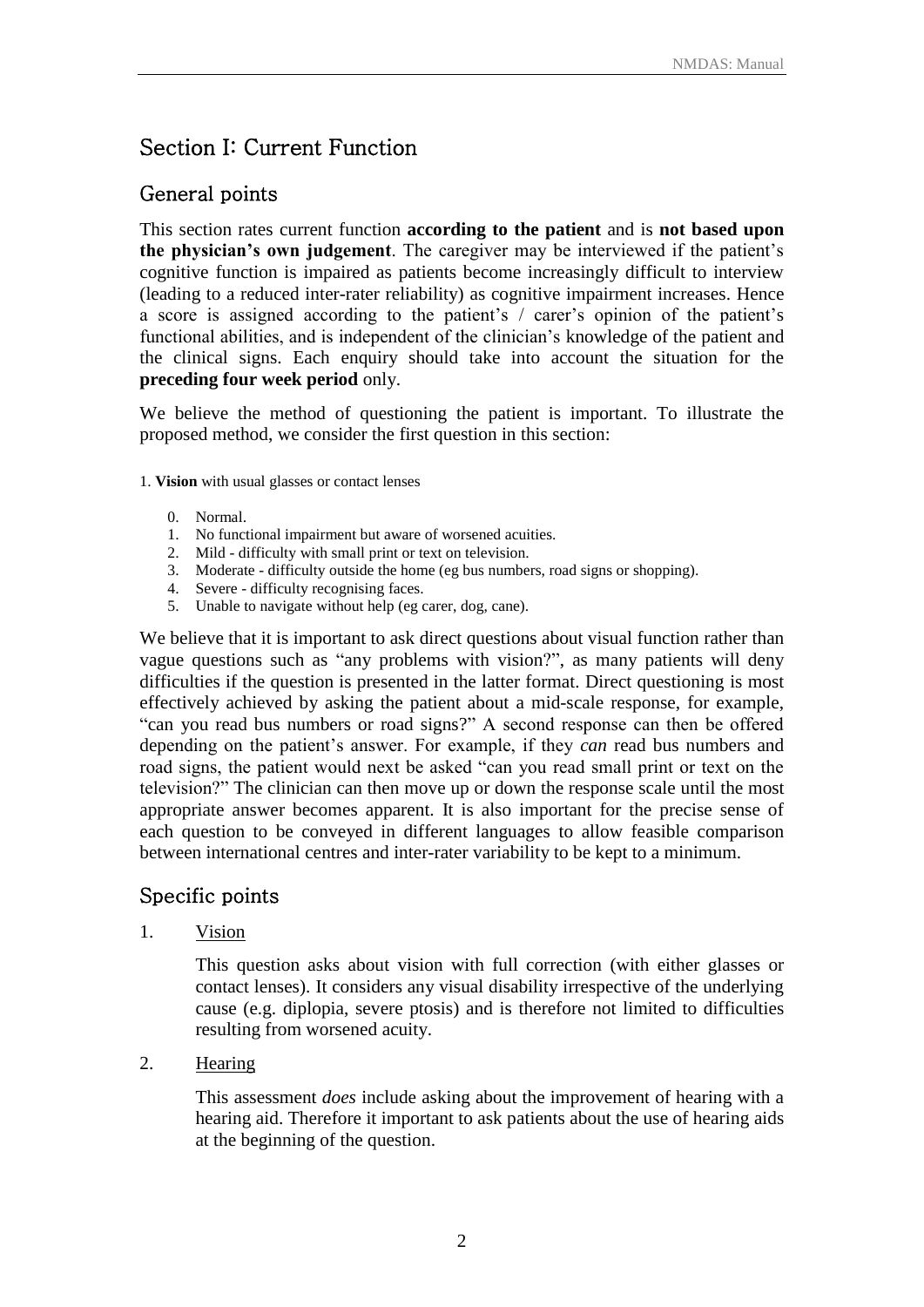3. Speech

No additional instruction.

4. Swallowing

No additional instruction.

5. Handwriting

If the clinician is unsure about the patient's handwriting ability, the patient can be asked to write a simple phrase (e.g. 'the black cat') and an assessment made accordingly.

6. Cutting food and handling utensils

This question, like all in this section, monitors the patient's level of *disability* rather than their underlying impairment. Therefore a score is assigned according to their functional ability irrespective of the underlying contributing cause (e.g. myopathy, impaired cognition or co-ordination). This concept applies also to dressing and hygiene.

For this particular question it is important to note that any effect on meal duration must be due to loss of ability to cut food and handle utensils rather than any other underlying problem such as dysphagia, for example.

7. Dressing

Rate function irrespective of the contributing factors as above.

8. Hygiene

Rate function irrespective of the contributing factors as above.

It is important that the patient is asked specifically about the use of a bath or shower. If patients do not take baths, the examiner should enquire about the reason for this- an avoidance of baths because of their disability indicates a significant degree of functional impairment. It is also important to enquire about bathroom modifications as this information may not be volunteered.

9. Exercise tolerance

The patient should be asked how far they can walk at a reasonable pace before needing to stop to rest. Function is again rated irrespective of the underlying contributing factors (e.g. dyspnoea, myalgia, weakness). It is important to ask the patient to give examples of how far they think they can walk and if necessary, highlight distances within the hospital or the surrounding area to allow this assessment to be made. This question achieved poorer inter-rater reliability than most and therefore requires special attention to obtain an accurate answer.

10. Gait stability

Rate function irrespective of the contributing factors (e.g. ataxia, weakness).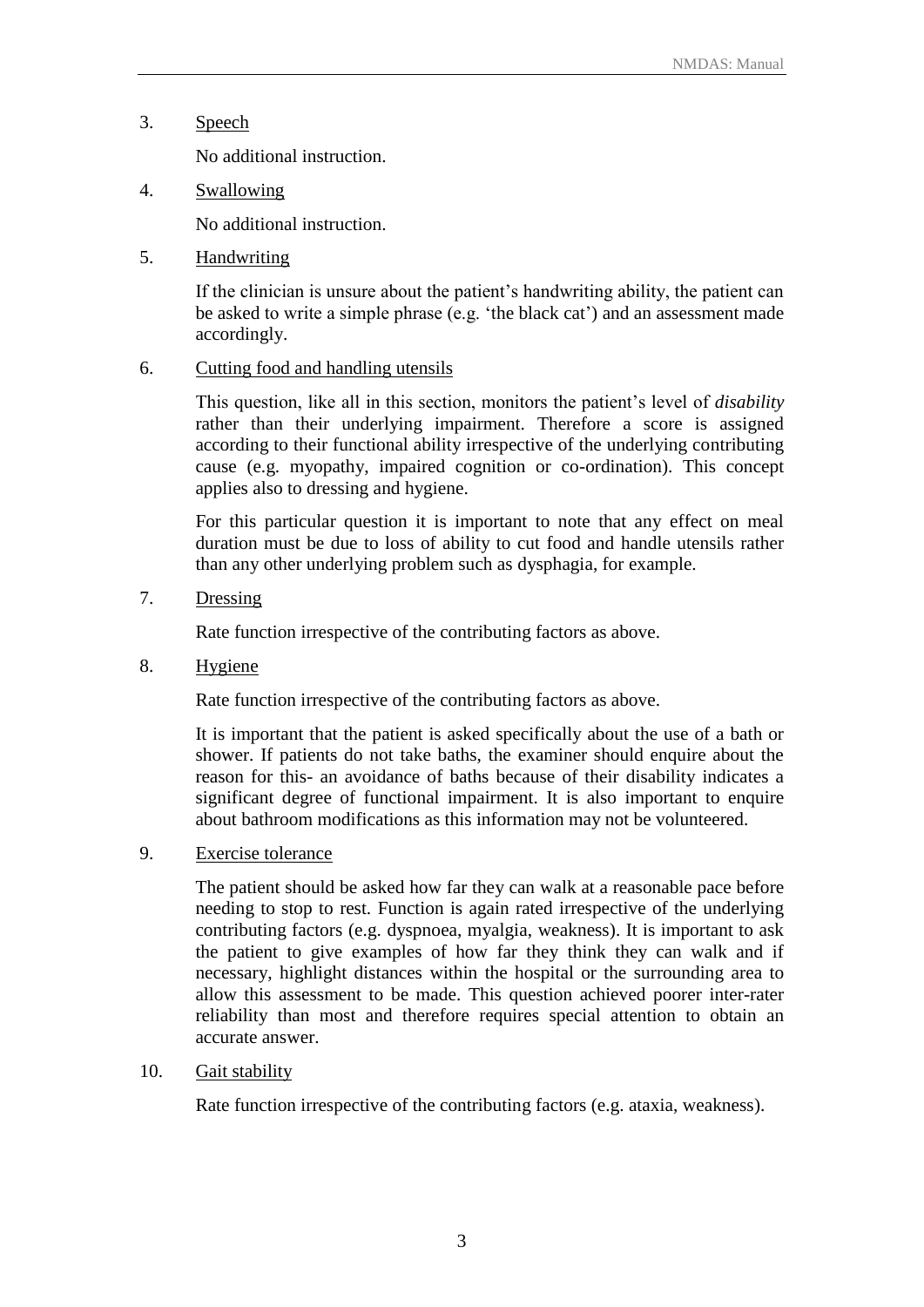# Section II: System Specific Involvement

This section rates function according to the **patient interview** (plus caregiver interview if a patient's cognition is impaired), **clinician's knowledge** of the patient and the **clinical notes**. For example, a patient may volunteer that they had a stroke six months earlier but the exact timing, the nature of the stroke, and the radiological and clinical features are important and must be sought.

Each enquiry should take into account the situation for the **preceding twelve month period** only unless otherwise stated in the question. In some cases a past history of system involvement is also important.

#### 1. Psychiatric

This is largely self-explanatory. However, reactive depression may be managed differently in different countries. In the UK there is an extensive general practitioner's scheme and thus patients would initially be seen and assessed by a general practitioner. Only patients with severe depression or other psychiatric symptoms would subsequently be referred to a psychiatrist for specialist advice. This explains the distinction between categories 2 and 3.

#### 2. Migraine Headaches

This should be assessed on or off treatment, i.e. if the patient is on treatment, they should be asked about the occurrence of migraines on treatment. 'Migraines' are given a broad definition and include those associated with stroke-like episodes and seizures. To facilitate more accurate recall, this question covers the **preceding three month** period and asks how many days migraines have prevented the patient from **functioning normally** at school, work or in the home. If a patient has *not* experienced migraines in this time period, it is important to enquire about any past history of them.

#### 3. Seizures

Again this should be assessed on or off treatment. It is important to ask specifically about absence seizures and myoclonus and whether or not these affect function, as many patients do not volunteer this information. If a patient has *not* experienced seizures over the preceding twelve months, it is important to enquire about any past history of them. Patients often do not know the classification of their seizures and thus assignment of the appropriate score is left to the discretion of the clinician.

#### 4. Stroke-like episodes

Since we are looking specifically at the effects of mitochondrial disease, it is important to exclude focal deficits likely to be due to cerebrovascular disease or cardiac embolus. The classification is based upon history, examination and review of the clinical notes, in particular cerebral imaging.

#### 5. Encephalopathic episodes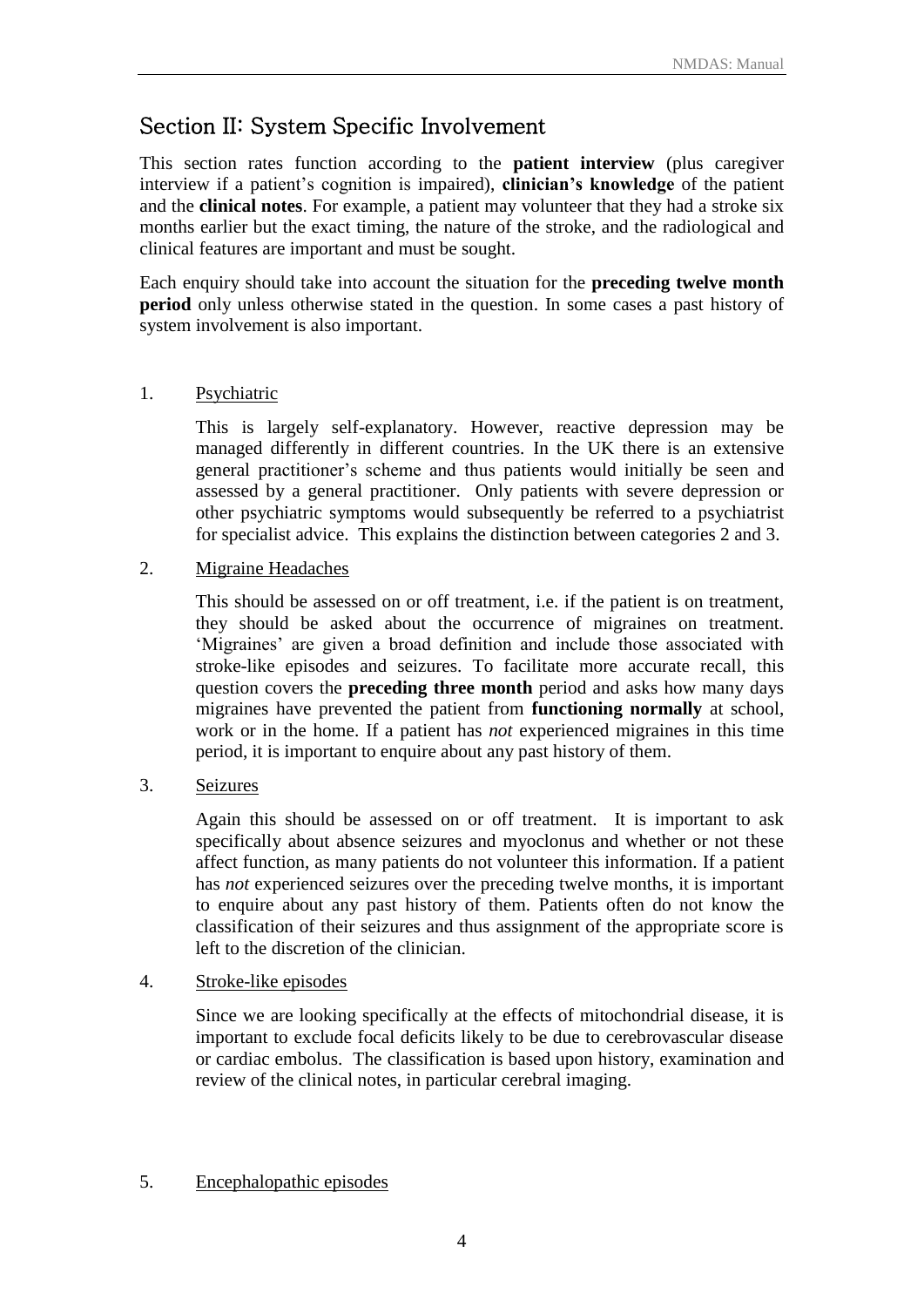This will likely be relevant to only a small proportion of patients. The definition of encephalopathy is as suggested in the responses. This question only covers the previous **twelve months**.

6. Gastrointestinal symptoms

No additional instruction.

#### 7. Diabetes mellitus

It is important to ask specifically about transient or gestational glucose intolerance.

#### 8. Respiratory weakness

This should be assessed using a fixed or hand-held spirometer. We advise asking the patient to repeat the forced vital capacity (FVC) three times and then using the second or third FVC, whichever is higher, as their reading.

It is important to find out the patient's height and age. Using this information, the predicted FVC can be calculated using the following equations:

Male:

Female:

Respiratory scores are then assigned according to the percentage of the predicted FVC the patient attained.

9. Cardiovascular system

In patients with mitochondrial disease, we recommend regular cardiovascular screening to look for cardiac hypertrophy or cardiac conduction defects. This question is based upon ECG or echocardiogram changes and thus requires review of the clinical notes. Clinical and ECG assessments should be within the last 12 months. The last available echocardiogram is acceptable but abnormal studies (or those associated with new changes in clinical or ECG parameters) should be repeated at least every 2 years.

## Section III: Current Clinical Assessment

This section rates the patient's **current status** according to the examination performed by the rater. Scores are therefore assigned **according to the clinician's**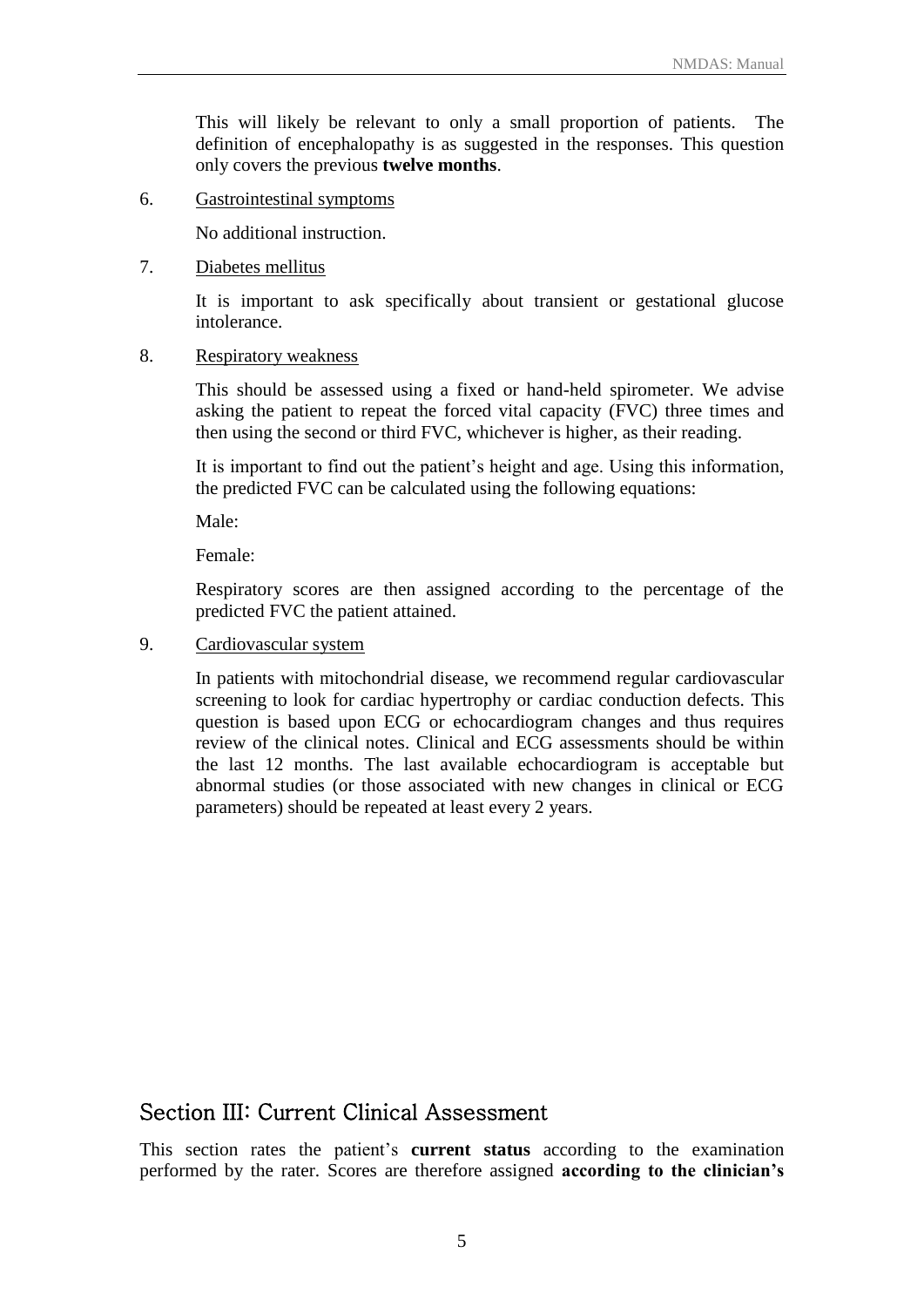**judgement** and the patient's and carer's subjective opinions are not taken into consideration.

#### 1. Visual acuity

This assessment is performed whilst the patient wears their usual glasses or contact lenses. We recommend the use of a Snellen chart held at 2.4 metres from the patient (therefore adequate for most examination rooms). Attempt should be made to measure this distance as accurately as possible.

The responses consider the Combined Snellen Denominator (CSD) e.g. acuity of  $6/12$  in one eye plus  $6/18$  in the other gives a CSD of  $12+18 = 30$ . For visual acuities equal to or less than 6/60 (e.g. finger counting), 60 is used as the denominator for calculating CSD. This 'ceiling' prevents complete blindness in one eye scoring  $\overline{5}$  and preventing documentation of further disease progression in the better eye.

2. Ptosis

This should be examined without the use of mydriatic eye drops. The examiner must enquire about previous surgery correcting the ptosis.

3. Chronic progressive external ophthalmoplegia

No additional instruction.

4. Dysphonia/Dysarthria

This is most often assessed during conversation but may be assessed more formally if this is deemed necessary.

**Questions 5 to 9** enquire about myopathy, cerebellar ataxia, neuropathy, pyramidal and extrapyramidal disorder; i.e. impairments which may each cause the patient to become wheelchair bound. The assessment of a particular impairment may become difficult when other impairments are contributing to the patient's disability. In this case a clinical judgement must be made as to how the patient would score if they were not affected by other impairments. For example, a patient who appears wheelchair bound due to severe ataxia may also have a myopathy, but a clinical judgement must be made as to what the patient would score for myopathy if they were not affected by ataxia. In this example, a patient with MRC grade power of 4/5 would not score 5 for myopathy

5. Wheelchair dependent **primarily** due to proximal weakness.

as the myopathy alone would not be expected to cause a loss of ambulation. Similarly, the ataxia may not appear severe enough on its own to cause a loss of ambulation, and hence ataxia may not score 5 either, the assessment concluding that a combination of myopathy and ataxia have caused the patient to be wheelchair bound.

5. Myopathy

The assessment of myopathy has been developed to allow completion within a normal outpatient examination room. It is particularly important to follow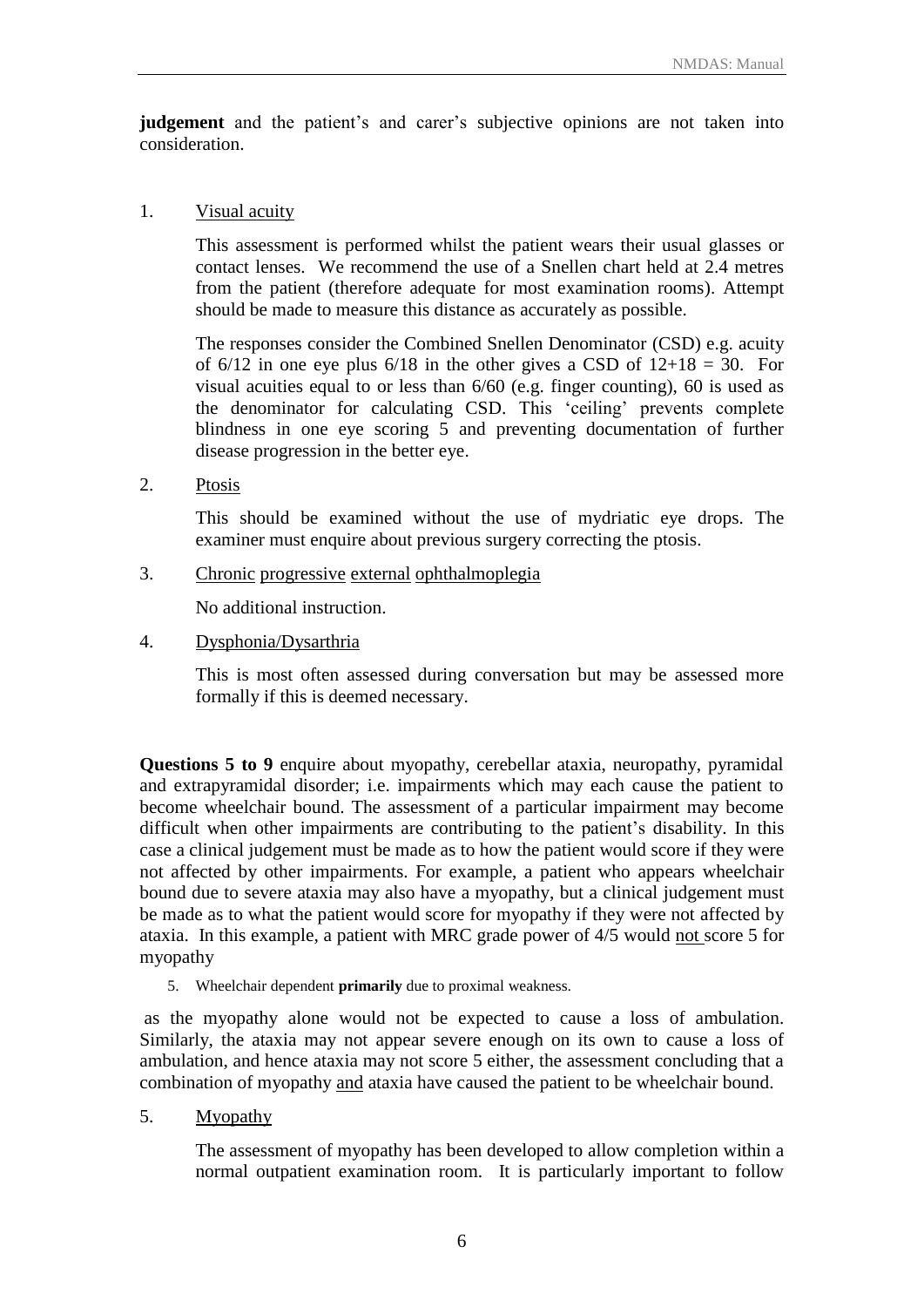these instructions as this question's scores showed more variability between raters than most. Assessment of shoulder abduction is performed with the patient sitting with their shoulders abducted to 90º, hands into their chest. Hip flexion is assessed by asking the patient, who is seated with their knees flexed at 90º, to lift each leg individually against resistance. Rising from a 90º squat equates to a person standing up from a chair of normal height without assistance and with their arms folded across their chest.

#### 6. Cerebellar ataxia

This should be assessed by standard clinical examination. The safety of a patient during heel-toe walking should be considered.

#### 7. Neuropathy

Particular attention should be paid to the presence of proprioceptive loss and a resultant sensory ataxia. For example, in some patients with autosomal recessive POLG mutations, a sensory neuronopathy (dorsal root ganglionopathy) may be the prime reason for a loss of ambulation (score 5), with the cerebellar ataxia and myopathy that are often present scoring much lower as neither alone would be so disabling.

#### 8. Pyramidal

No additional instructions.

#### 9. Extrapyramidal

This is based upon the well established Hoehn and Yahr staging for Parkinson's disease.

10. Cognition

Specific instructions are given for each of the cognitive tests. The Wechsler Test of Adult Reading (WTAR) is only performed on one occasion since it is a pre-morbid test of intelligence. The Symbol Search (SS) and Speed of Comprehension Test (SOCT) should be performed each time the scale is administered. These cognitive tests are fairly user-friendly for most patients. Patients with significant visual impairment or severe muscle weakness or ataxia affecting their ability to write may find the tests more challenging. In these circumstances the physician may help fill in the answers, but must not prompt the patient. For severely blind patients the SOCT may be read out, but the SS cannot be performed. For severely blind and deaf patients, both tests may not be able to be performed and should be documented as such. Because the NMDAS measures disease progression, the patients individual scores (minus those that were unable to be performed) can still be compared longitudinally.